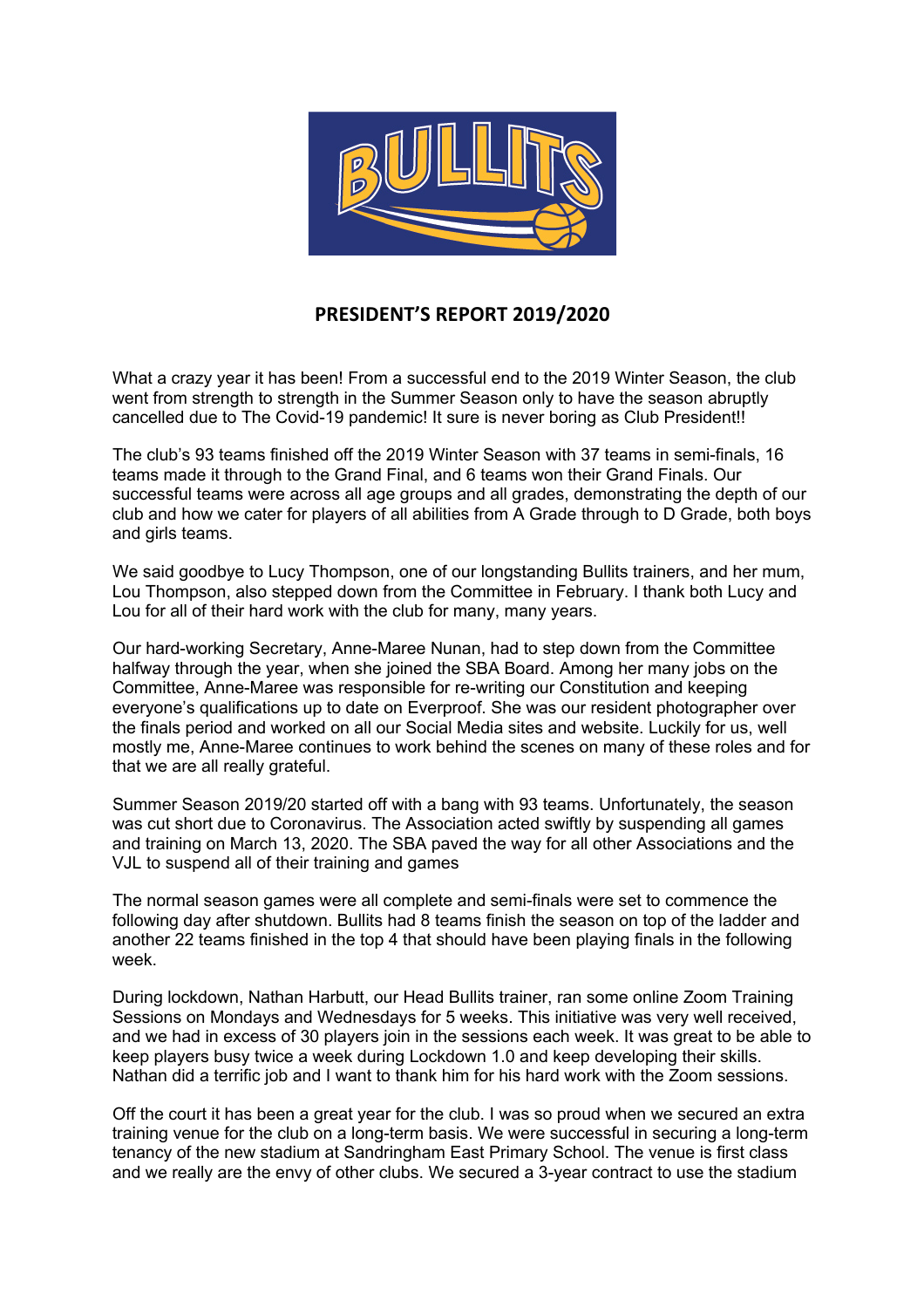for up to 24 hours each week. It was a great coup for the club as we really had outgrown the facility at Sandringham Secondary College.

The club can never thank Michelle Ferguson enough for her tireless work and hours and hours of time that she put in trying to secure the court at SEPS for the club. Michelle joined the SEPS School Council and was a big part of the planning of the facility. A big thank you to Michelle! We would not have been able to secure the court without her.

During the Coronavirus lockdown, we tried as best we could to communicate what was happening with our playing membership. We were all in the dark for a lot of the time. About 25 Winter Season refunds were processed due to financial hardship which was not bas considering registrations closed on the day that basketball was suspended, so we had in excess of 650 players registered when things stopped.

The Winter Season took on a new look and new name, Spring Season. The Association decided to take advantage of the situation and change the dates for the seasons, so that the two seasons fall within a calendar year. Spring Season was to be Term 3 and 4, 2020. Autumn Season was to be Term 1 and 2, 2021.

Our Age Coordinators worked really hard re-confirming all teams for the Spring Season which was set to start on Monday  $14<sup>th</sup>$  July.

A big thank you to Sandy Celantano, Kerry Thomson, Sophia Ali, Heather Simurina, Peta Dyke, Mel Harrison and Vanessa Fox for their hard work as our Age Coordinators. It really helps having so many people helping out with age groups and is really appreciated.

Team Manager and Coach meetings were held via Zoom meetings, high-vis social distancing vests were purchased, and hand sanitizer, sanitizing wipes and sprays, were all at the ready in preparation for a re-start to basketball, albeit with a number of Covid-19 restrictions.

Unfortunately, Covid-19 cases in Victoria spiked a few days before the Spring season was set to start. At the time of writing this report, we have no start date for basketball. Stage 4 restrictions have just been decreed. Everything is back on hold.

We are losing two very valuable Committee members at the AGM, Jenny Mouat and Heather Simurina. Jenny was Bullits President for 5 years and has been involved with the club on a Committee level for 11 years. Heather has been on the Committee for 5 years and has been my Vice President for the past 4 years. I thank them both so much for all of their time that they have given to the club, and also their wisdom and knowledge. I will really miss having both ladies on the Committee, but I know I will still be able to call on either of them for any advice or assistance in the future.

A huge thank you to all of the wonderful ladies on the Committee who make running the club such a pleasure. Heather Simurina, Sandy Celantano, Sophia Ali, Kerry Thomson and Jenny Mouat. I would also like to thank our awesome Uniform Coordinator, April Whitaker, for all of her hard work keeping all players in uniforms throughout the year.

And to our Bullits Trainers who help teams at trainings each week - a big thank you to Nathan Harbutt, Ryan Girvan, Jackson Lang, Evan McConkey and Tegan Mouncer.

I'm really proud to be a part of such a great club and I look forward to a great future for the club and all its players.

I'm really looking forward to getting all of our players back out onto the courts. I can't wait to see the faces of parents and players when they finally get to use our brand-new court for training at SEPS.